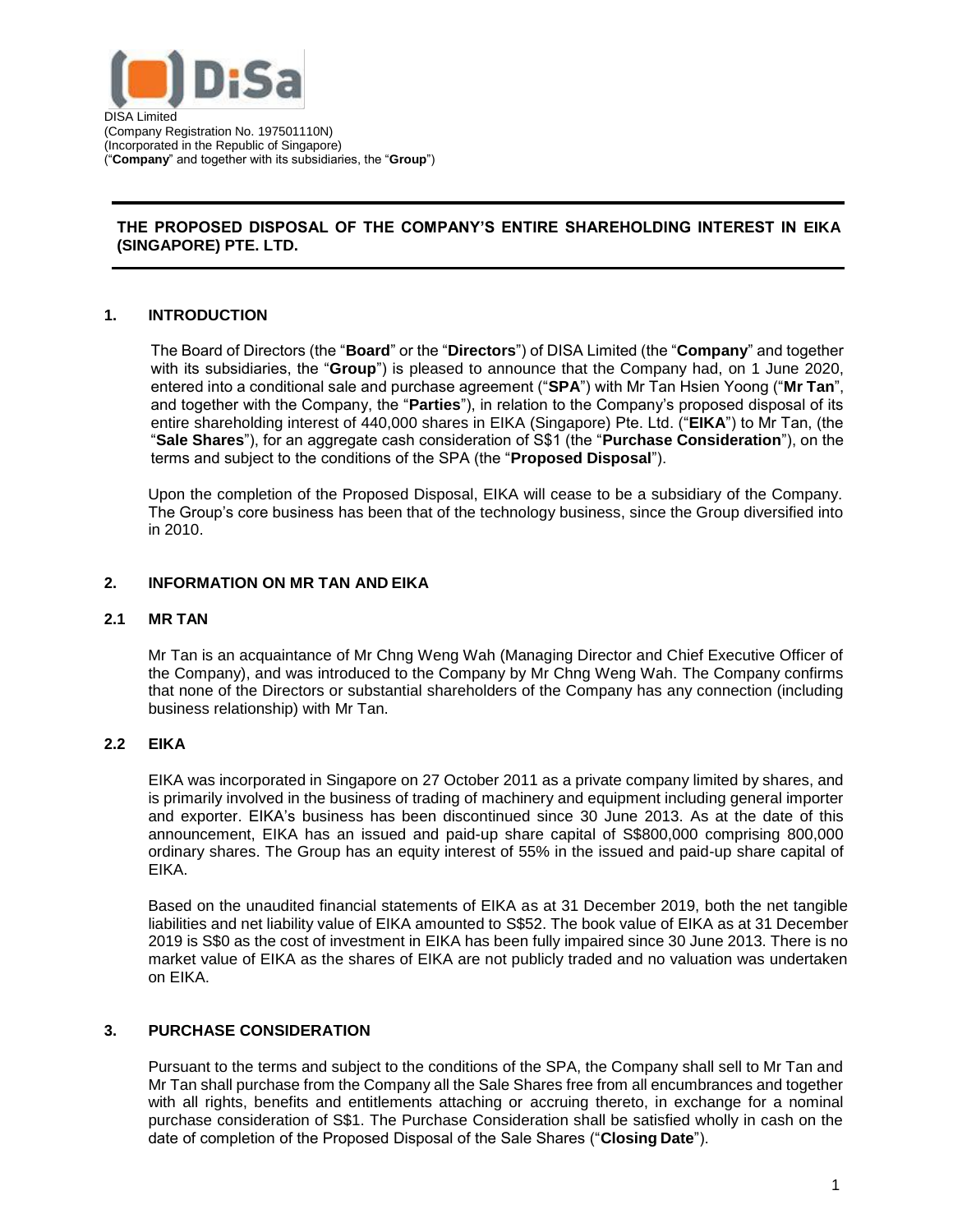The Purchase Consideration was arrived at based on arm's length negotiation and on a 'willing-buyer and willing-seller' basis, after taking into consideration (a) the aggregate net liabilities attributable to the equity holders of EIKA of approximately S\$52 as at 31 December 2019; and (b) the nature and future prospects of EIKA's business.

# **4. RATIONALE FOR THE PROPOSED DISPOSAL**

The Proposed Disposal is intended to streamline the Group's businesses for better utilisation of available resources in the technology segment, as carried out through its subsidiary, Disa Digital Safety Pte. Ltd.

The Board believes that the Proposed Disposal will improve the future operational performance and financial prospects of the Group as EIKA is dormant and in a net liabilities position. The Proposed Disposal will save some administrative expenses for the Group, as the annual cost of keeping EIKA as a dormant company is approximately S\$1,221 and the current expenses for EIKA amounts to approximately S\$972 for the financial year ended 31 December 2019.

The Proposed Disposal is in relation to the disposal of a non-core asset of the Group, and is not expected to have any material impact on the Group's risk profile and core business of technology.

### **5. RELATIVE FIGURES COMPUTED ON THE BASES SET OUT IN RULE 1006 OF THE CATALIST RULES**

As the relative figures computed on the bases set out in Rule 1006 of the Listing Manual Section B: Rule of Catalist of the Singapore Exchange Securities Trading Limited (the "**SGX-ST**") (the "**Catalist Rules**") in respect of the Proposed Disposal based on the latest announced unaudited consolidated financial statements of the Group for the period ended 31 March 2020 do not exceed 5%, the Proposed Disposal is considered a non-discloseable transaction under Rule 1008 of the Catalist Rules.

### **6. FINANCIAL EFFECTS OF THE PROPOSED DISPOSAL**

The Proposed Disposal is not expected to have a material impact on the Company's consolidated net tangible assets or earnings per share for the financial year ending 30 June 2020.

### **7. INTERESTS OF DIRECTORS, CONTROLLING SHAREHOLDERS AND SUBSTANTIAL SHAREHOLDERS**

Save for their respective interests in the issued Shares in the capital of the Company (as the case may be), none of the Directors, controlling shareholders or substantial shareholders of the Company has any interest, direct, or indirect in the Proposed Disposal.

### **8. DOCUMENTS AVAILABLE FOR INSPECTION**

A copy of the SPA will be available for inspection during normal business hours at the Company's registered office at 438A Alexandra Road #08-12, Block A, Lobby 3, Alexandra Technopark, Singapore 119967 for a period of three (3) months from the date of this announcement.

### **BY ORDER OF THE BOARD**

### **CHNG WENG WAH**

Managing Director and Chief Executive Officer 1 June 2020